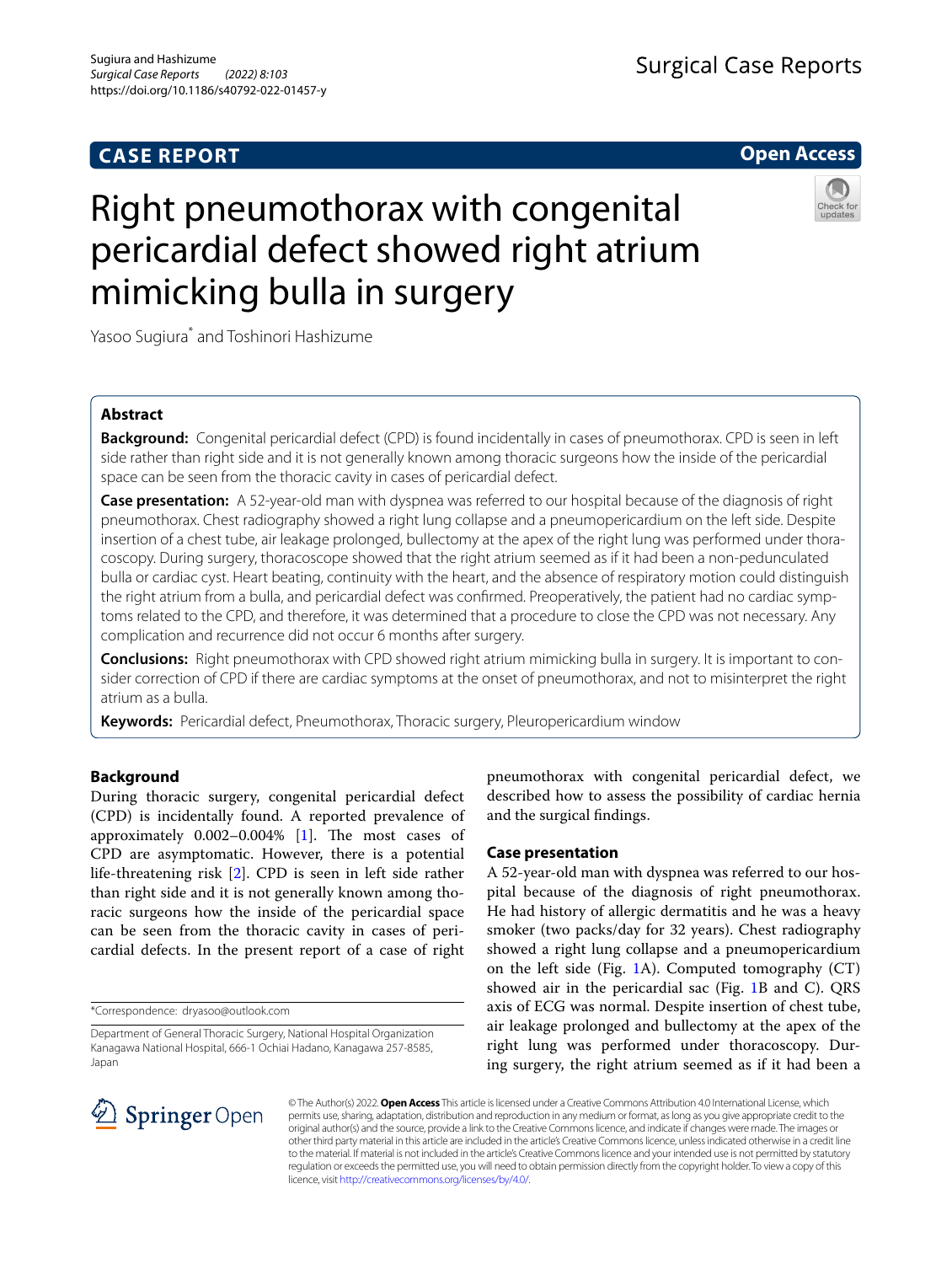

<span id="page-1-0"></span>non-pedunculated bulla or pericardiac cyst (Fig. [2](#page-1-1)A). Heart beating, continuity with the heart, and the absence of respiratory motion could distinguish the right atrium from a bulla, and pericardial defect was confrmed (Fig. [2](#page-1-1)B and C). Preoperatively, the patient had no cardiac symptoms related to the CPD, and therefore, it was determined that a procedure to close the CPD was not necessary. Compared to the CT before and after surgery, it showed that the right atrium was prolapsed into the right thoracic cavity when the lung was collapsed (Fig. [1B](#page-1-0) and C), and the right atrium was pushed back into the mediastinum by the infated lung after surgery (Fig. [3A](#page-2-0)– C). After surgery, cardiac ultrasound echo did not reveal any abnormalities. Any complication and recurrence of pneumothorax did not occur 6 months after surgery.

## **Discussion**

CPD is a developmental defect that results from faulty partitioning of the pleuropericardiac cavity during the 5th week of development  $[3]$  $[3]$  $[3]$ . There were 257 surgical cases of pneumothorax in our hospital between March 2010 and December 2021, and two cases including the present case had pleural defects  $[4]$  $[4]$  $[4]$ . The frequency was 0.8%. It has been reported that complications are less likely to occur when the pericardial defect is wider [[5](#page-3-4)]. In cases where the pericardial defect is narrow, there have been reports of myocardial infarction, arrhythmia, angina pectoris, syncope, and sudden death  $[6-10]$  $[6-10]$  $[6-10]$ . A search using PubMed for case reports of pneumothorax with CPD resulted in 8 cases  $[4, 11-17]$  $[4, 11-17]$  $[4, 11-17]$  $[4, 11-17]$  $[4, 11-17]$ . Nine cases, including the present case, are listed in Table [1](#page-2-1). Eight of the nine cases had left-sided CPD. This was the frst case of right-sided CPD. Symptoms at the onset of pneumothorax were dyspnea in 6 cases and chest pain in 4 cases. Palpitations were present in only one case [[11](#page-3-7)]. In ECG, axial deviation was noted in two cases and abnormal Q waves in one case. Surgical treatment for pericardial defects was performed in only one case, because the transient attacks of chest pain and palpitation which were brought on when she lay on her left side and were promptly relieved by a change of position [[11](#page-3-7)]. In other cases, no hemodynamic abnormalities were happened. These indicate that the CPD should be corrected if there are cardiac symptoms that improve



<span id="page-1-1"></span>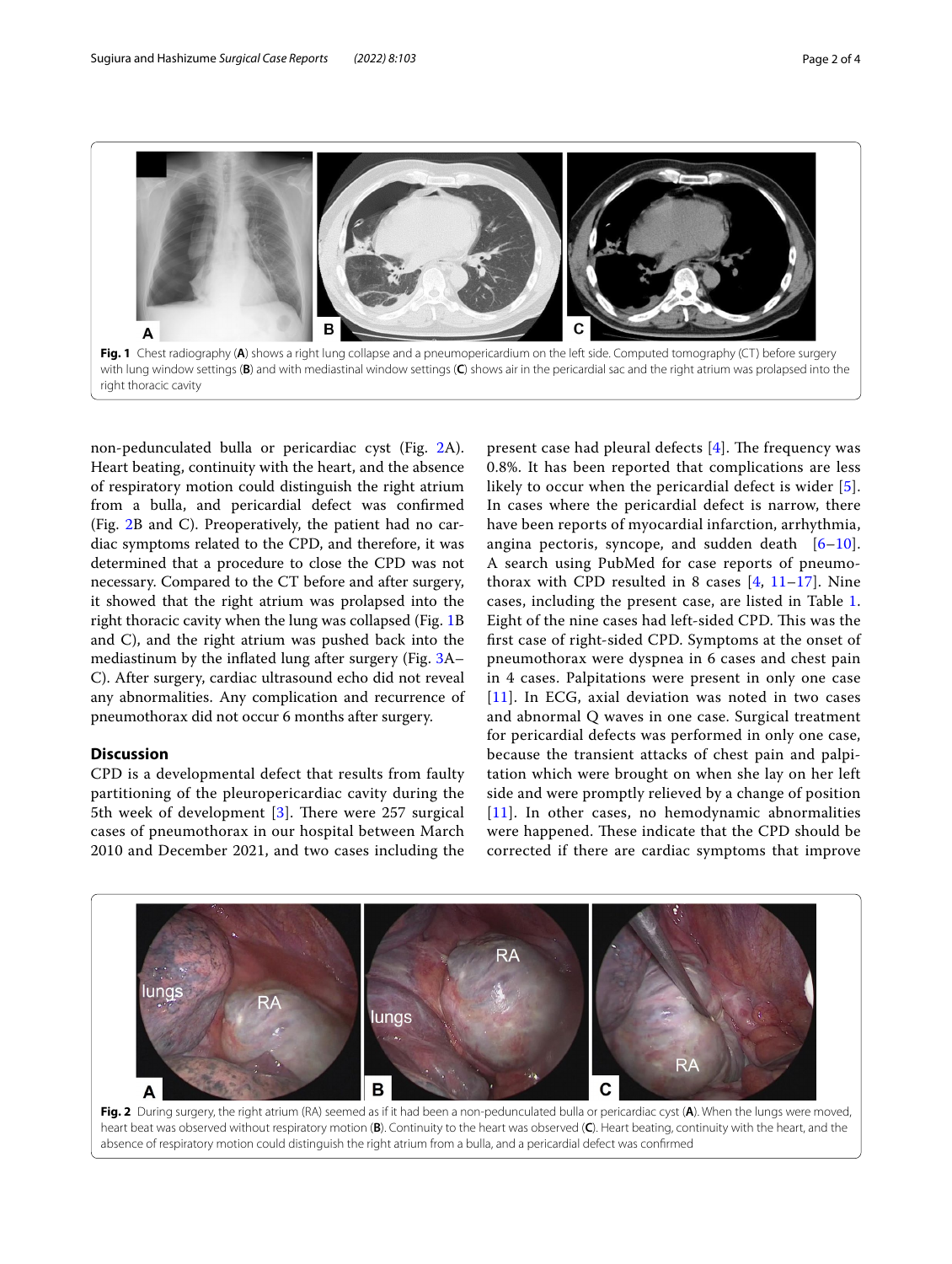

<span id="page-2-0"></span>Fig. 3 On chest radiography after surgery (A), the pneumopericardium seen preoperatively on the left side of the heart had disappeared, and the protruding right atrium on the right side of the heart had returned to the mediastinum. Computed tomography after surgery with lung window settings (**B**) shows that the right atrium was pushed back into the mediastinum by the infated lung. The enhanced computed tomography after surgery with mediastinal window settings (**C**) shows that the right atrium was present at the site of the pericardial defect, consistent with the surgical fndings

<span id="page-2-1"></span>**Table 1** Cases of pneumothorax with congenital pericardial defect

| Author     | Year | Age | Sex | Side  | <b>Symptoms</b>                 | <b>ECG</b>                                   | <b>Surgical</b><br>intervention |
|------------|------|-----|-----|-------|---------------------------------|----------------------------------------------|---------------------------------|
| Kostiainen | 1975 | 38  | F   | Left  | Chest pain, palpitation dyspnea | <b>ND</b>                                    | $^{+}$                          |
| Nakagawa   | 1985 | 17  | M   | Left  | Dyspnea, cough                  | Normal                                       |                                 |
| Pickhardt  | 1998 | 39  | M   | Left  | Chest pain, dyspnea             | Left-axis deviation $(-55^{\circ})$          |                                 |
| Sugiyama   | 2015 | 18  | M   | Left  | <b>ND</b>                       | Abnormal O wave on leads V1 and V2           |                                 |
| Sugiura    | 2016 | 67  | M   | Left  | Chest pain                      | Tachycardia, normal axis                     |                                 |
| Murasawa   | 2016 | 72  | M   | Left  | Dyspnea                         | Sinus, right-axis deviation                  |                                 |
| Date       | 2020 | 16  | M   | Left  | Chest pain, dyspnea             | Right-axis deviation within the normal range | -                               |
| Loo        | 2021 | 22  | M   | Left  | Shortness of breath             | <b>ND</b>                                    |                                 |
| Sugiura    | 2022 | 52  | M   | Right | Dyspnea                         | Normal axis                                  |                                 |

*ND* not described

with a change of position, while correction of the CPD is not necessary if there are no cardiac symptoms.

CT images before and after lung infation showed that the heart was pushed back into the mediastinum by the infated lung in the present case and the previous report  $[4]$  $[4]$ . These findings support that the inflated lung buttresses the mediastinum structure.

In the present report, we experienced a case pneumothorax involved with CPD on the right side. The case involving right pneumothorax and pericardial defect had a deviation of the heart. The surgical findings showed that the right atrium looked as if it was a non-pedunculated bulla or pericardiac cyst. The heartbeat, continuity with the heart, and respiratory motion made us confident that it was the right atrium. In most of the cases of pneumothorax involving CPD, no specifc treatment is required once the lung re-expands and the heart returns to its proper position, because there are no major cardiovascular events until the pneumothorax occurs in adulthood [\[18](#page-3-9)].

## **Conclusion**

This case report illustrates two important points. It is important to consider correction of CPD if there are cardiac symptoms at the onset of pneumothorax, and not to misinterpret the right atrium as a bulla during surgery.

#### **Abbreviations**

CPD: Congenital pericardial defect; CT: Computed tomography; MRI: Magnetic resonance imaging; ECG: Electrocardiogram.

#### **Acknowledgements**

We thank Dr. Kajiwara at Kajiwara Clinic for providing the initial medical care for this case.

#### **Author contributions**

YS takes full responsibility for the work presented in this manuscript. All the authors contributed to performing the surgeries, data collection, and data analysis. Both authors have read and approved the fnal manuscript.

#### **Funding**

The authors declare no fnancial or any other type of support.

#### **Availability of data and materials**

There are no available data and materials to be shared.